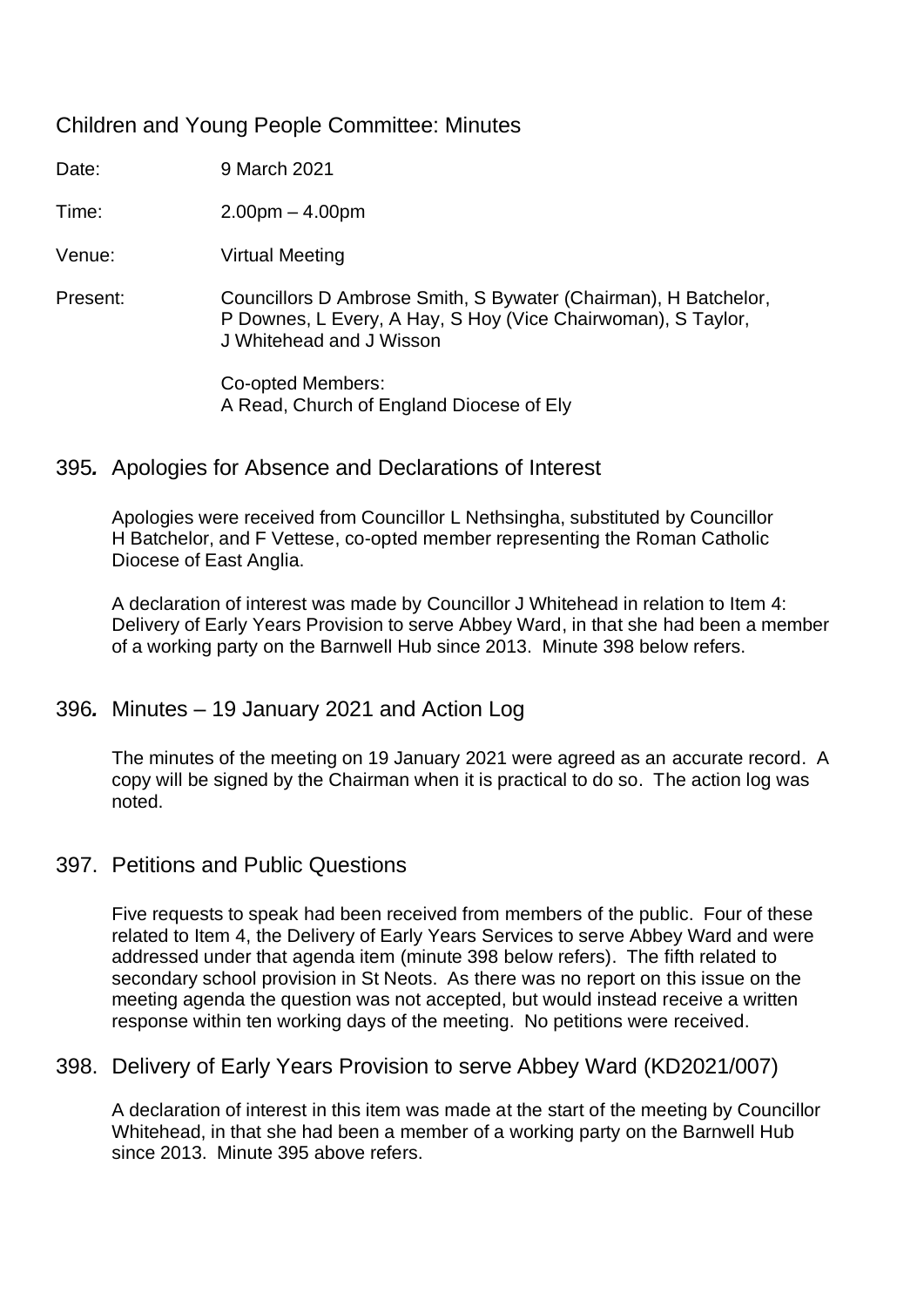Four requests to speak on this item were received from members of the public. Copies of their comments and questions are attached at Appendix 1. In accordance with the Constitution, the first three requests to speak which were received were accepted. The fourth request was not accepted, but the comments which had been submitted were circulated to all members of the committee electronically for information in advance of the meeting. A written response would be sent within ten working days of the meeting. Written comments were also received from the Chair of Seesaw Preschool which were circulated electronically to all members of the committee for information in advance of the meeting.

The Strategic Education Place Planning Manager introduced the report. Work on the new Community Hub project for East Barnwell in Abbey Ward had reached the point where the design stage needed to be finalised. Consequently, officers had been asked whether, from a service delivery perspective, early years provision needed to be delivered from the new East Barnwell hub. Currently, early years provision in Abbey Ward was provided through two settings: one at the Fields Early Years Centre and the other on the site of The Galfrid School. The latter, Seesaw Pre-school, had been relocated onto The Galfrid site since August 2019 whilst work was underway to develop the new community hub at East Barnwell.

Both early years settings were required to meet current and future demand for early years' places in Abbey Ward and were either to close there would be a shortfall of places. Officers stated that the Council's statutory duty to provide sufficient early years education and childcare places could be met irrespective of the location of the provision currently delivered by the Seesaw Pre-school within Abbey Ward. Remaining at The Galfrid School would also provide scope for future expansion if more places were needed, which was not the case at East Barnwell. In addition to the Council's statutory duty additional factors included social and community considerations and the impact on these of the location of early years provision within Abbey Ward. There were also financial implications associated with the different locations, with an indicative cost of £450k for an early years element of the East Barnwell site. There was also a longstanding expectation within the local community that early years provision would return to the East Barnwell site when the redevelopment work was completed. These considerations were set out in the report and officers had met with representatives from Seesaw Pre-school and the Abbey People Trust on 1 October 2020 to discuss these. A decision on the re-development of the East Barnwell Community Centre site would rest with the Commercial and Investment Committee. The decision and views of the Children and Young People Committee on the early years element of that redevelopment would be included in the report which would be submitted to the Commercial and Investment Committee after the local elections in May.

The Chairman invited the three public speakers whose questions had been accepted to address the Committee. A copy of their comments and questions is attached at Appendix 1. There were no questions from the Committee. The Chairman thanked the public speakers for sharing their views and stated that these would be taken into account as the committee considered the report. The Committee would also consider all of the financial and other implications of the proposals and not just short-term savings.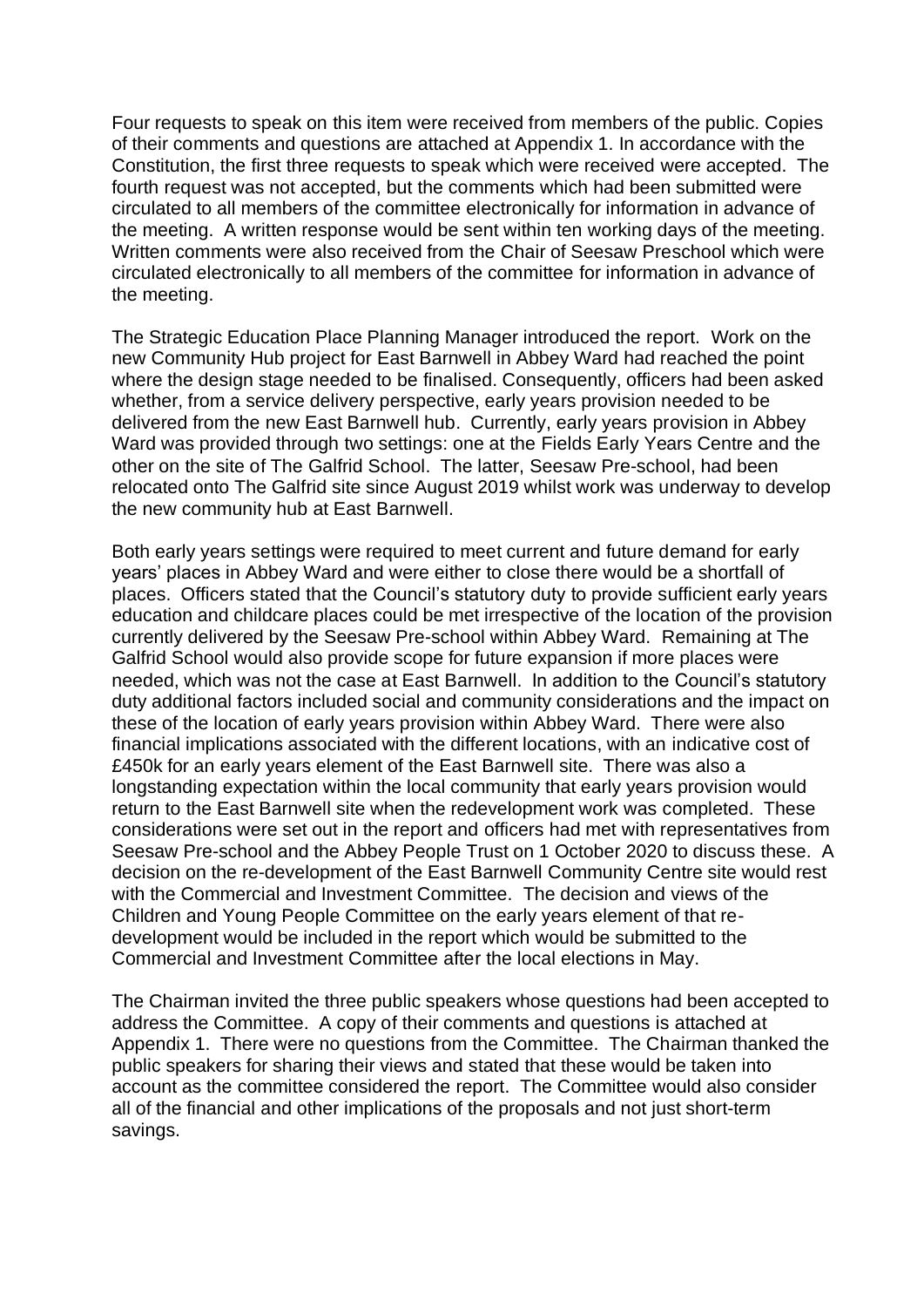Councillor Whitehead, local Member for Abbey Division, commented that the public speakers had spoken eloquently about why the Seesaw Pre-school should return to East Barnwell and this was also the preference of the pre-school itself. She felt that the money needed for this was available and emphasised the needs of the local community and children. She had asked repeatedly that the outcome of the officer consultation on the proposal should be shared with committee members for their information, but did not believe this had happened. Officers stated that they had met with representatives of the Abbey People Trust and Seesaw Pre-school on 1 October 2020 to discuss the options identified. They were not aware of any written comments being submitted in response to this, but the Seesaw Pre-school representatives had made clear their preference to return to the East Barnwell Hub. This position had been reiterated in the written comments submitted by the Chair of Seesaw Pre-school which had been circulated electronically to members of the committee on 5 March 2021.

Individual Members raised the following issues in relation to the report:

- Asked what the £450k cost of returning Seesaw Pre-School to the East Barnwell site was for. Officers stated that this was the capital build cost of the Hub redevelopment.
- Commented that they understood that £1.8M has been allocated within the Council's capital programme for the Barnwell Hub project. If that capital provision was still in place they felt this could be used to fund the £450k cost of returning Seesaw Pre-school to the East Barnwell site. They deemed it unacceptable that the Council would not now pay £450k when the original overall budget had been £1.8M. The Service Director for Education stated that this cost would not be funded by capital grant so the Council would need to borrow the money and pay it back, which had revenue implications. The need to consider the capital cost was vital. Officers noted that the Council also needed to fund a new library and the community centre on the East Barnwell site.
- Asked about the higher rent cost at the Barnwell site. Officers stated that the Council leased out many early years' sites. The expectation was that market rent would be paid unless a setting could not afford this, in which case less than best rent might be paid. Pre-school provision was a market-led sector and the Council must ensure that its fixed costs were met and that it acted fairly in relation to all providers. The £16.5k represented the market rent rate and so would be the starting point for discussions with the provider. The lower rent being charged for The Galfrid site reflected the different cost base of operating from a school site.
- Asked about the current status of the East Barnwell Community Centre. Officers stated that designs needed to be finalised now prior to applying for planning permission.

Summing up, the Chairman stated that the Committee was being asked to decide where early years provision in Abbey should be located. Finance was a consideration, but this was mainly for the Commercial and Investment Committee. The focus for the Children and Young People Committee was whether the Seesaw Pre-school provision should remain on its current site at The Galfrid School or return to its initial location at the East Barnwell Community Centre, for which representations had been made by the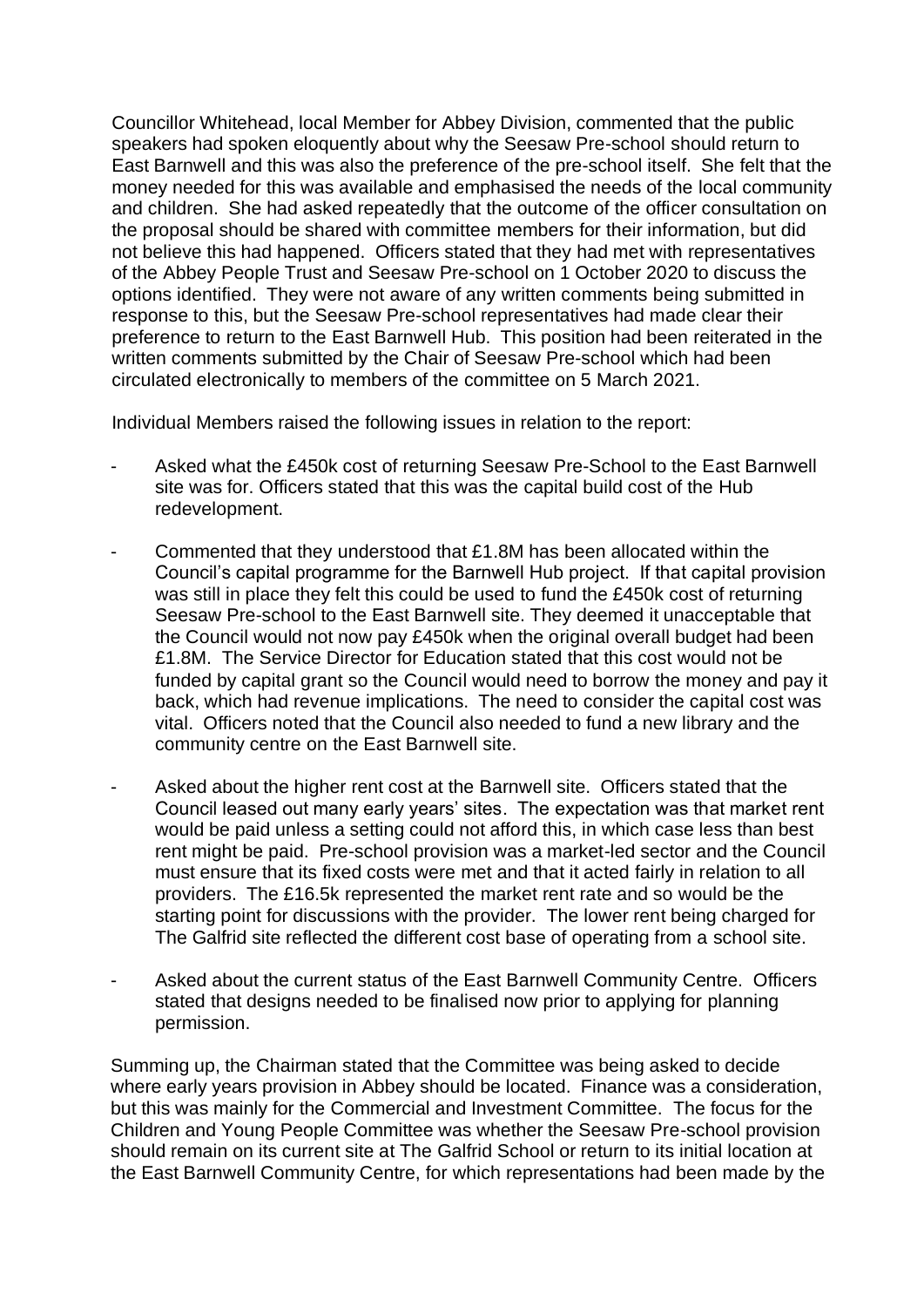public speakers and chair of Seesaw Pre-school. As Education Authority it was noted that Seesaw Pre-school provision had been delivered from The Galfrid School site for around the last 18 months with no fall in usage and that it appeared to be operating well.

It was resolved by a majority to:

- a) Note and comment on the report and consider each option for the future delivery of sessional (pre-school) early years provision to serve the Abbey ward in Cambridge City, in particular taking account of officers' assessment that the Council will continue to be able to meet its duty to secure sufficient and suitable early years places irrespective of which option is implemented.
- b) Note the views of the Local Member.
- c) Endorse the officer recommendation that that the provision, currently provided by Seesaw Pre-school, remain in its current accommodation on the site of Galfrid Primary School.

Councillors Batchelor, Downes, S Taylor and Whitehead asked that it be recorded that they had voted against the recommendations.

Co-opted members of the committee were not eligible to vote on this item.

### 399*.* Housing Related Support Services (KD2021/020)

The Committee was advised of the proposed approach to procuring housing related support (HRS) services for young people and the timescales for the planned procurement. HRS services provided dedicated support staff who were able to deliver specialist support to individuals to enable them to develop independent living skills and maintain their accommodation. This support was tailored to meet specific needs, such as developing life skills or managing addiction, mental health or emotional wellbeing issues. This was not a statutory function and costs relating to accommodation such as rent and service charges were not covered by this funding. A review of all HRS services had begun in 2018 with the aim of re-designing the service. It became clear from this work that services were still delivering good outcomes for service users, but that they were not meeting all presented needs. To address this it was proposed to move to a hub and spoke model which would reflect a more place and person centred approach. Smaller units would offer a more flexible response and also provide step down and moving-on options as services users' needs evolved. This would also support provision for particular groups, such as some female-only accommodation, and address some gaps in provision identified by the review. Officers were working with current providers and partners and the re-commissioning would also take account of learning during the Covid-19 pandemic, such as the inclusion of ensuite accommodation to increase resilience. There would be a light-touch dialogue approach with providers between stages of bid submission and would reflect a balance between cost and quality. A seven year contract was proposed to reflect the scale of the change being undertaken and there would be a significant transition period.

Individual Members raised the following issues in relation to the report: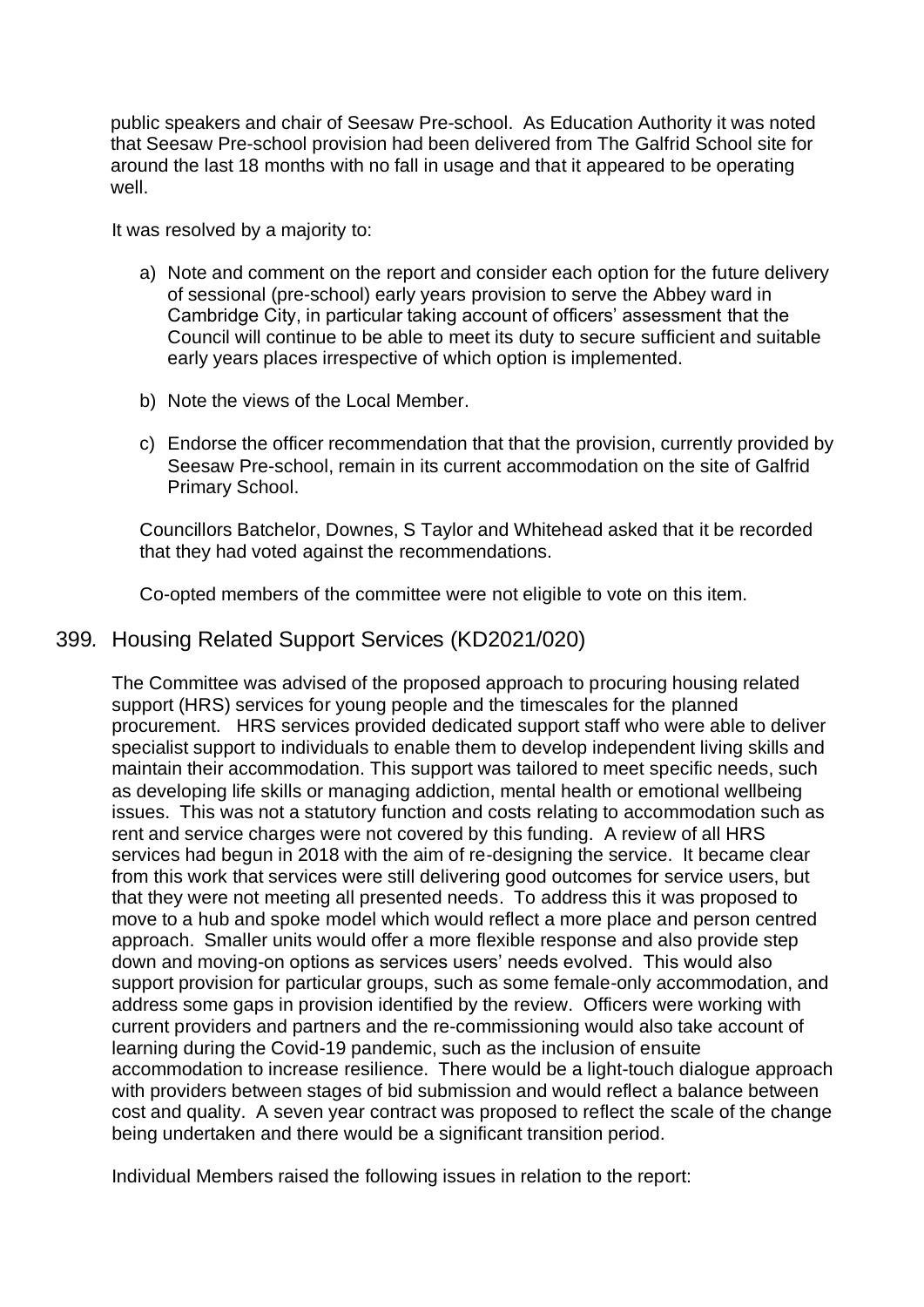- Asked about the system for moving people towards independence. Officers stated that the current model did not include any step-down or moving-on accommodation. The new model would allow the option of moving into accommodation with reduced support as part of the journey towards independence.
- Asked whether current providers would be in a position to bid and whether contracts would be let on an individual basis or to a single provider for the delivery of all HRS services. Officers stated that it was envisaged that there would be one contract per district. They were encouraging partnerships between providers and there had been discussions about this with existing providers.
- Commented that it had been important to Members that the review was rigorous and that it was driven by need, would better suit the needs of individual service users and districts and was not a top-down approach.
- Noted that there was no reduction to the funding available.

Summing up, the Chairman commended the Commissioner for Housing Related Support and her team for their hard work on this issue. There had been a lot of anxiety initially about the changes which the review might propose, but partnership working had led to a satisfactory conclusion.

It was resolved unanimously to:

- a) Agree the proposed Procurement Approach.
- b) Approve the recommissioning of Housing Related Support services for young people for a contract period of seven years and total value of £11,253,935.
- c) Agree to delegate the responsibility to award the contract to the Executive Director of People and Communities, in consultation with the Chair of the Children and Young People Committee.

Co-opted members of the committee were not eligible to vote on this item.

#### 400. Exemption to Contract Procurement Rules Request

In a change to the published agenda, the Committee considered a report recommending a twelve month extension to 274 home to school transport routes at a cost of £7M. This key decision was published on Friday 5 March under the Special Urgency arrangements set out in the Council's Constitution and a copy was shared electronically with all members of the committee. When officers started the detailed preparatory work for the re-tendering process it had become apparent that, due to the continuing impact of the pandemic, the preferred option would be to seek an exemption waiver for a proportion of the transport routes due to be retendered during the current financial year in order to ensure that the Council could continue to meet its statutory obligations with regard to the provision of home to school transport. The tenders needed to be awarded in May 2021 in order for operators to have the necessary staff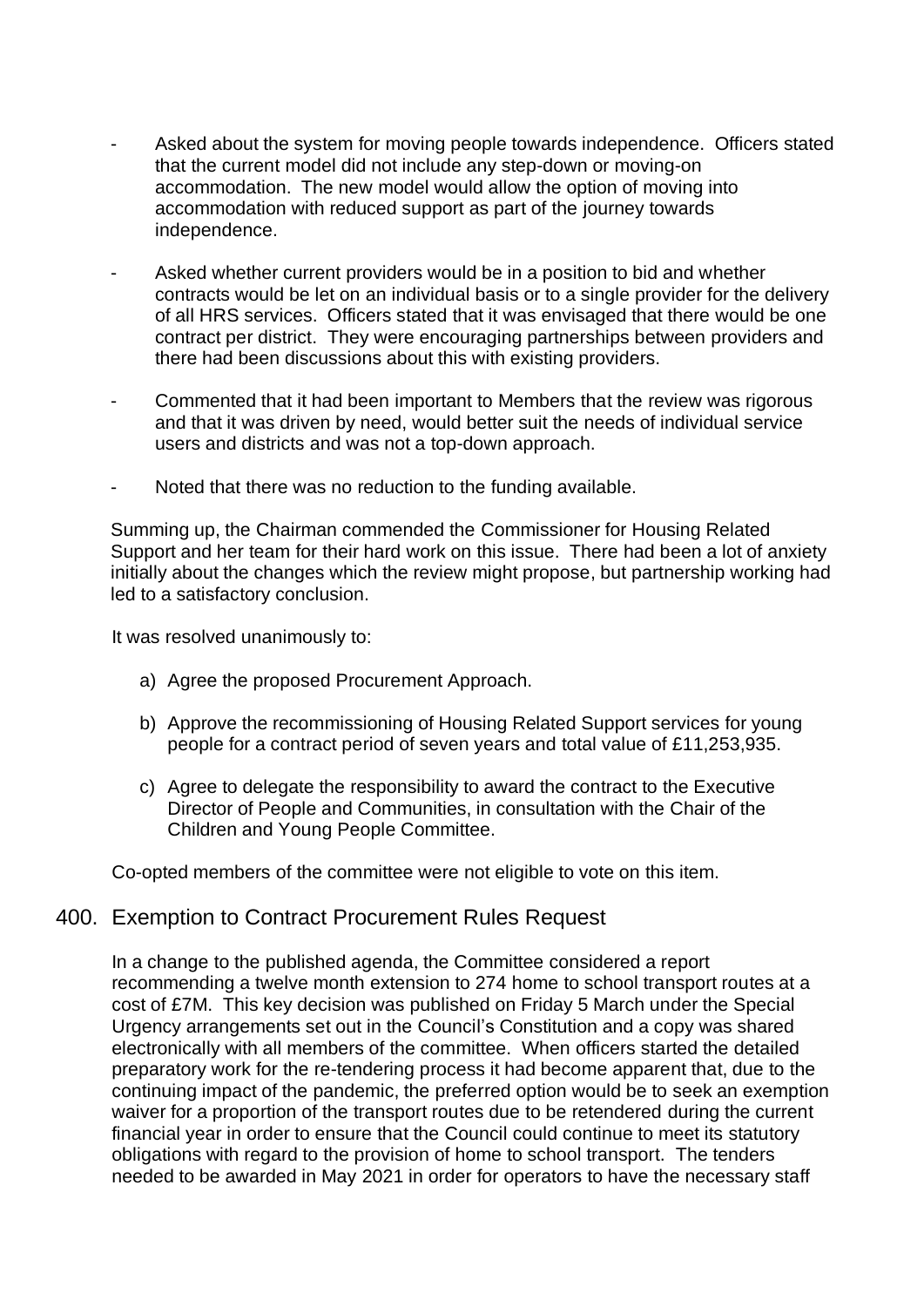and vehicles in place for September, so the decision could not wait until the committee's next meeting.

Home to school transport route contracts were reviewed on a rolling basis, but this had not happened in 2020 due to the Covid-19 pandemic. Officers were recommending a twelve month extension to 274 routes in order to ensure continuity of service and enable the Council to meet its statutory obligations to provide transport to all eligible children and young people. The Service Director for Education placed on record his thanks to the Transport Team for their hard work in responding to the Covid pandemic. This was echoed by the Chairman on behalf of the committee.

Individual Members raised the following issues in relation to the report:

- Commented that they were happy to support the recommendation to avoid any further disruption to young people.
- Asked whether levels of demand remained the same. The Service Director for Education stated that demand was dynamic. Officers were seeking the twelve month contract extension in order to allow time for a full tender process to be conducted which would be based on need.

The Chairman stated that the Committee would want to stay across this issue going forward as the Covid situation evolved.

It was resolved unanimously to:

Agree to exemption waiver on 274 home to school contracts for a period of one year.

## 401. Finance Monitoring Report

The overall position for the People and Communities Directorate remained fairly consistent with previous reporting, with a predicted overspend of around £6.6M. This related mainly to adult services and Covid-related expenses. The position in relation to budgets for which the Children and Young People Committee was responsible had deteriorated slightly from a projected overspend of around £64k to a projected overspend of around £360k at the end of January 2021. This included an increase of around £200k in the cost of children in care placements, but this was offset by underspends elsewhere within the children's social care budget. There had also been an increase in the cost of home to school transport for children and young people with additional needs due to increased demand. The in-year deficit on the dedicated schools grant (DSG) was now around £12.6M and officers were working closely with the Department for Education on the recovery plan. Outdoor centres were driven solely by external income and officers were working hard to contain and manage spend in this area. It was still uncertain when schools and groups would be able to access day or residential trips. The Service Director for Education offered an assurance that officers were doing all they could to manage these costs, including putting staff on furlough. The Chairman stated that he had taken a close interest in this issue and that officers had done everything possible to minimise costs.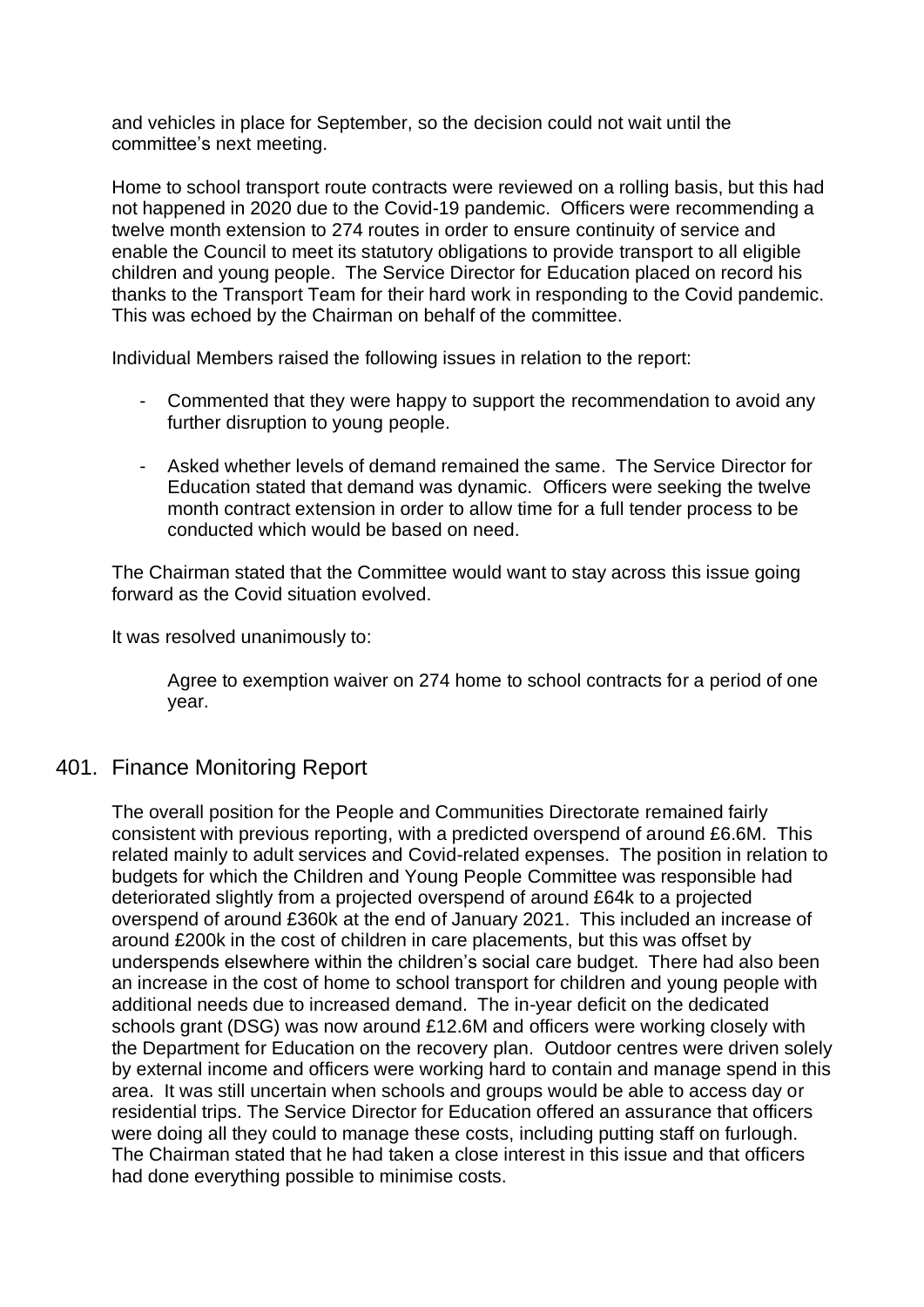A Member asked whether the Council was still using the Grafham Water Outdoor Centre to provide short-term accommodation to young people in care. Officers stated that it was not currently being used in this way, but the option to do so remained available if required.

It was resolved unanimously to review and comment on the report.

### 402. Service Director's Report: Children and Safeguarding

The report was written before the recent return to school by the majority of students and demonstrated an essentially steady position. Progress was being made in some areas, including a continuing reduction in the number of children in care. However, there had been a small increase in costs associated with the children in care placement budget due to a small number of children with very complex needs having come into the Council's care. Face to face visits with children were continuing where officers judged that these were necessary, but other work was being delivered virtually. The report included a summary of the revised clinical offer which included a focus on providing support to the carers of young people demonstrating challenging behaviours.

A Member commented that there were issues in some areas in relation to health assessment timescales, vaccinations and child health support and asked whether the committee should raise this with the Health Committee or the Director of Public Health to express its concern. The Service Director for Children and Safeguarding stated that health assessments were still taking place, even if some were not being conducted within the required 28 day timeframe. This delay had in some cases been due to information not being passed to health service colleagues quickly enough by officers. The Health Service was facing huge pressures at present, but officers were still engaging regularly with health colleagues. The Executive Director for People and Communities stated that regular discussions were taking place about the impact of Covid on children's health services. There had been some delays and any concerns were being followed up with health service colleagues, but it was important to recognise the pressures under which they were currently operating. The Chairman stated that these issues had been picked up by the Social Care Board and that both the Leader of the Council and the Chief Executive had taken up the issue of health assessments at senior level. The Council remained on a journey of improvement, and this included improving its own performance. He asked that an update on this issue should be included in the Service Director's next committee report. ACTION

It was resolved unanimously to:

- a) Note and comment on the key performance information and actions being taken to continue to improve outcomes in children's services.
- b) Note and comment on the continuing work by all in children's services, including our foster carers, to support children, young people and families through the continuing pandemic.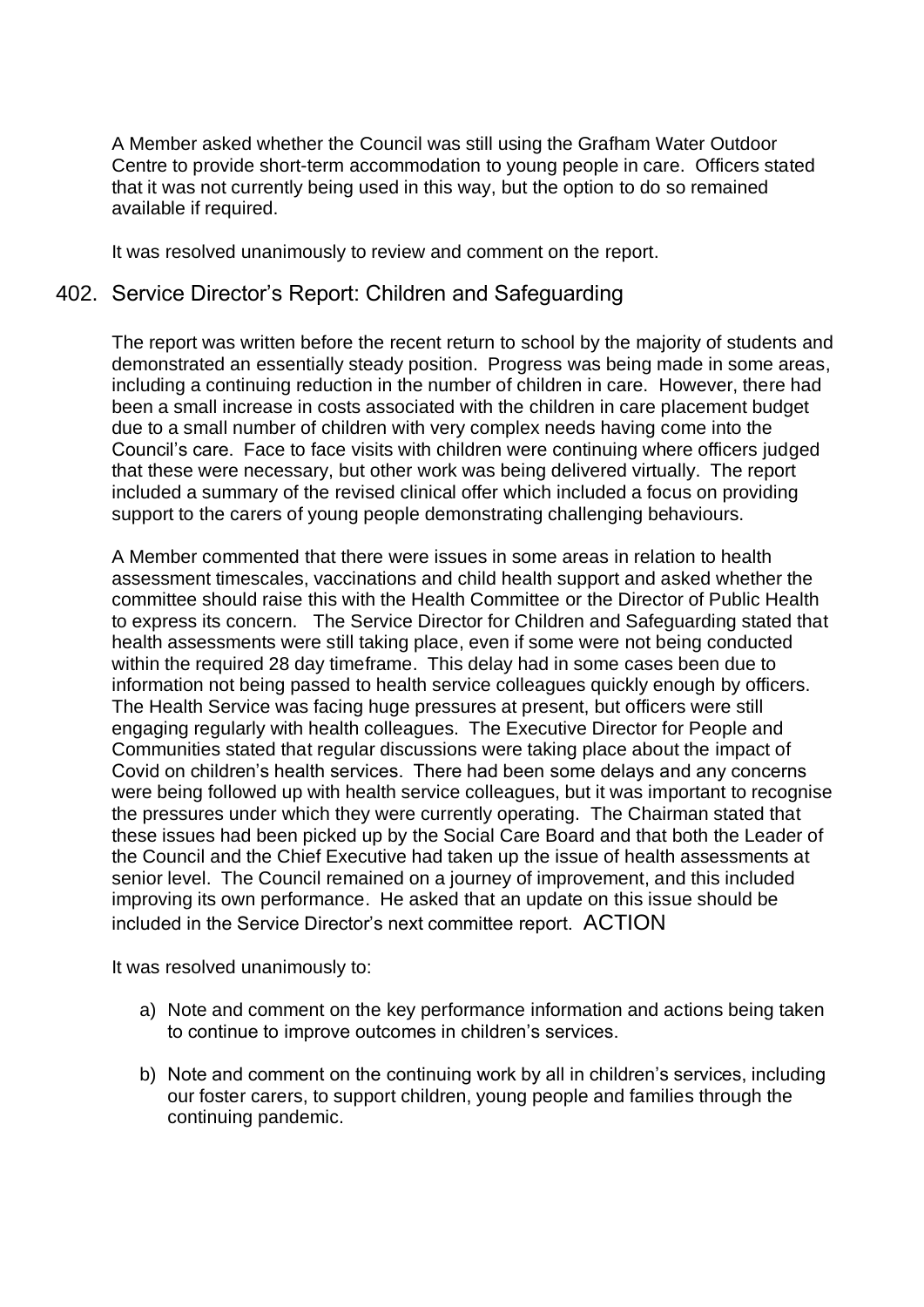## 403. Young People Not in Education, Employment or Training

The Committee received an update on the work being done through the NEET reduction action plan to support young people in care and care leavers to achieve sustained employment, education or training opportunities. Due to the small cohort and age range involved it was difficult to make direct comparisons and as part of the NEET strategy officers were looking at how to make data comparisons. Many of the industries which traditionally employed large numbers of young people such as retail and hospitality had been disrupted by Covid leading to reduced employment opportunities. However, a number of initiatives had been established to support young people at both local and national level, including the Kickstart Scheme. A working group had been set up to look at digital exclusion and the Virtual School was developing a trauma-informed programme to engage with harder to reach young people.

Individual Members raised the following issues in relation to the report:

- Asked whether there were any positive outcomes of the Covid experience in relation to care leavers not in education, employment or training. Officers stated that some initial benefits had been seen in relation to active learning and a greater willingness by some young people to engage digitally rather than in person. However, as the lockdown period grew longer this may have lessened. It was likely that future engagement models would include a mixture of both digital and face to face engagement to make the best use of both options.
- The Chair of the Corporate Parenting Sub-Committee stated that the education, training and employment prospects of young people in care and care leavers was an issue of particular concern to the Sub-Committee. All county councillors were corporate parents to the children and young people in the Council's care and it was vital that they offered them their full support. She recognised that there had been some improvements due to changes in service delivery structures, but it was still not good enough. The Corporate Parenting Sub-Committee would welcome the opportunity to continue monitoring progress on this work and would want to look at what was being done to support the 23 young people in care and care leavers who were currently not in education, training or employment and whether there were any particular barriers to their progress. The Business Mentoring Scheme pilot project which had included the Chairman of the Children and Young People Committee as a mentor had proved a great success and it was hoped that this would be extended.

The Service Director for Children and Safeguarding stated that it was important to recognise that this cohort of young people may have had very difficult life experiences and as such they were likely to require individualised support. A NEET working group which included personal advisors had been established to focus on the needs of these young people and how to bring them into the education, training and employment process.

- Commented that there used to be a good programme of working in schools with any young person identified by the schools as likely to become NEET and asked whether any similar intervention was being considered now. Officers confirmed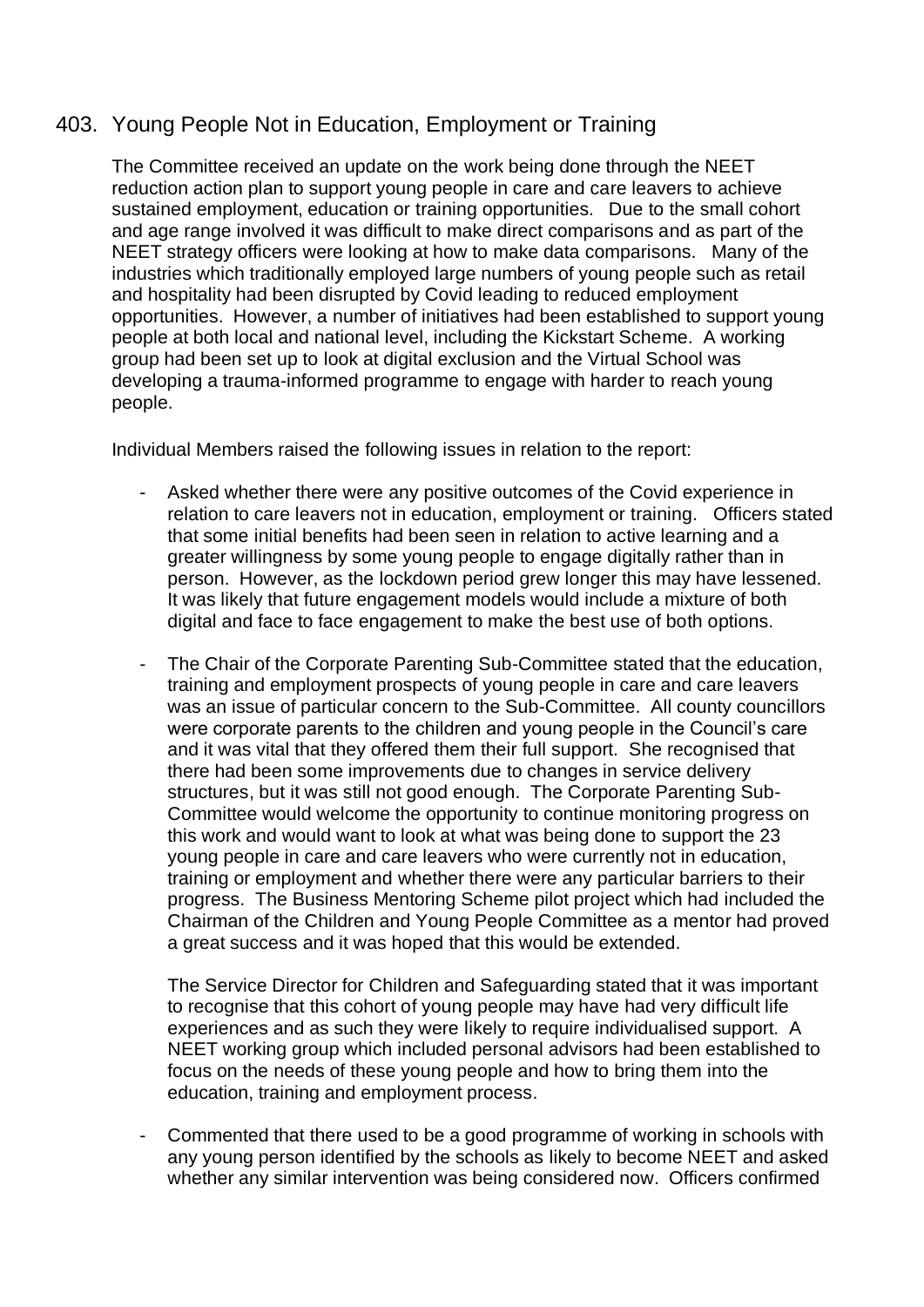that one of the working group's aims was to look at the different ways in which schools assessed young people's risk of becoming NEET. Whilst this was unlikely to result in a return to direct work in schools it would inform the work which schools themselves did with these young people.

Summing up, the Chairman emphasised the importance of reaching these young people as early as possible in order to be in time to inform their early decisions about education, training and employment.

It was resolved unanimously to:

- a) Note the good performance in relation to the general population of young people in Cambridgeshire in respect of those Not in Education, Employment or Training (NEET).
- b) Note the positive signs of impact of the renewed focus on reducing the number of young people in care and who are leaving care who are NEET.
- c) Support monitoring of continuing impact of the NEET reduction action plan for young people in care and leaving care by the Corporate Parenting Sub-Committee.

Co-opted members of the committee were not eligible to vote on this item.

#### 404. Best Start in Life Update

The Best Start in Life (BSiL) was a long-term project aimed at children from pre-birth to the age of five and designed to improve their life chances. Work-streams had been impacted by the Covid pandemic and there had been some pauses, but work was continuing.

Individual Members raised the following issues in relation to the report:

Asked when the pilot projects would finish and be evaluated. Officers stated that the pilot projects were needed to identify what did and did not work so that this learning could be incorporated into future work. The first information was expected to be available in April 2021. The Executive Director for People and Communities stated that learning from the pilot projects would help as officers looked to roll the BSiL programme out to other areas. This would include looking at the digital platform and the relationship between midwives, child and family works and health workers and she anticipated positive outcomes for practitioners as well as service users. The work was being monitored by the Early Help Strategic Board, which she chaired

Summing up, the Chairman stated that some great work was being done. He would welcome a further update being brought to the committee in the summer to keep Members informed. ACTION

It was resolved unanimously/ by a majority to note and comment on the continued progress of the Best Start in Life Programme.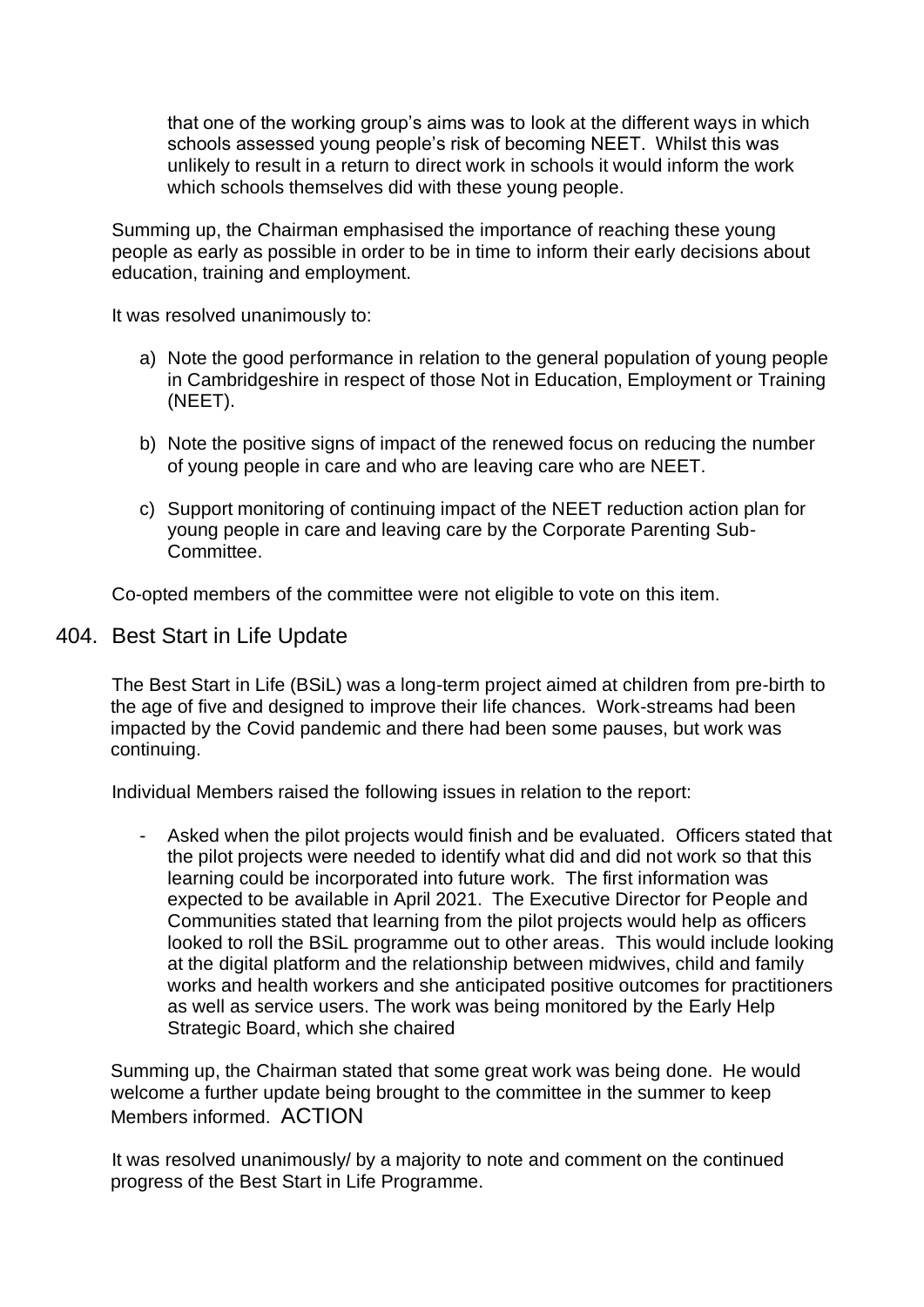405. Children and Young People Committee Agenda Plan, Training Plan and Appointments to Outside Bodies and Internal Advisory Groups and Panels

The Committee reviewed its agenda plan and training plan and noted that there were no changes to committee appointments. The reserve meeting date of 13 April 2021 was not required and the committee would meet next on 25 May 2021.

The Chairman stated that it had been a privilege to serve as the chairman of the committee for the past four years. He expressed his thanks to all those who had served on the committee during those four years. He offered good wishes to those councillors who would be stepping down at the forthcoming election and wished good luck to all those who would be standing for re-election. He also expressed his thanks to the coopted members representing the Church of England Diocese of Ely and the Roman Catholic Diocese of East Anglia for their invaluable input. He also thanked the Executive Director for People and Communities, the Service Director for Children and Safeguarding and the Service Director for Education and their teams for their work.

It was resolved unanimously to:

- a) Note that the report on the Appropriate Adult Service had been deferred from May to July.
- b) Note the training plan.
- c) Note that committee appointments to outside bodies and internal advisory groups remained unchanged.

Co-opted members of the committee were not eligible to vote on this item.

(Chair)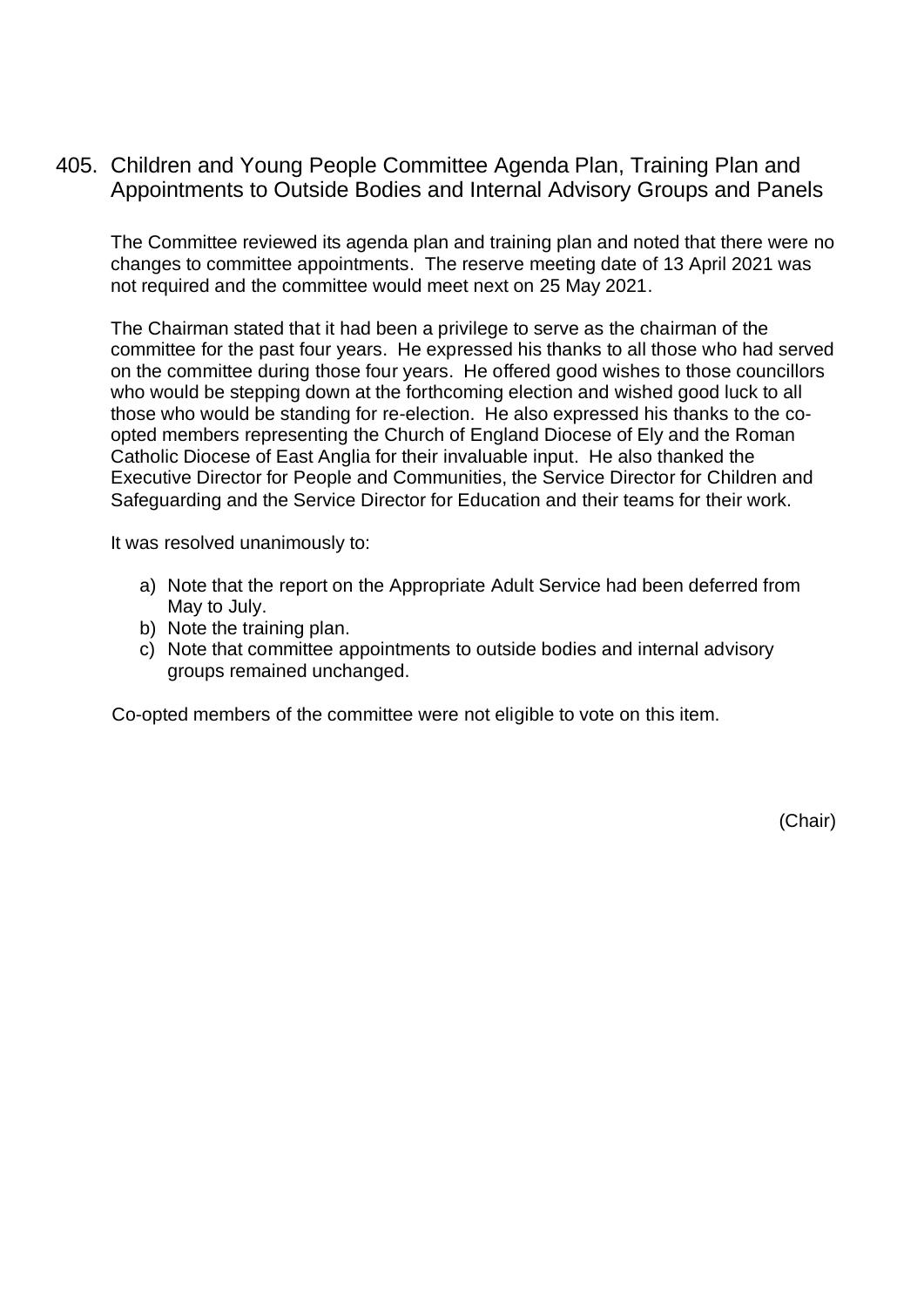|                | <b>Name</b>                                                                  | <b>Question/comments</b>                                                                                                                                                                                                                                                                                                                                                                                                                                                                                                                                                                                                                                                                                                                                                                                                                                                                                                           |
|----------------|------------------------------------------------------------------------------|------------------------------------------------------------------------------------------------------------------------------------------------------------------------------------------------------------------------------------------------------------------------------------------------------------------------------------------------------------------------------------------------------------------------------------------------------------------------------------------------------------------------------------------------------------------------------------------------------------------------------------------------------------------------------------------------------------------------------------------------------------------------------------------------------------------------------------------------------------------------------------------------------------------------------------|
| 1 <sub>1</sub> | Nicky Shepard,<br><b>CEO Abbey</b><br>People                                 | Nicky Shephard emphasised the importance of the pre-school being on the site of the Community Hub<br>to fully deliver the vision of the site. This included Seesaw families to having access to the services<br>available at the Hub and the pre-school contributing to the success of the site. Seesaw Pre-school did<br>not just serve the Galfrid area and removing the pre-school provision from the community centre site<br>would leave a gap in provision. There had been a 300%+ increase in benefits claimants in Abbey Ward<br>and the communities' needs and the role played by Seesaw Pre-school in meeting those needs were<br>being ignored.                                                                                                                                                                                                                                                                         |
| 2.             | Dr Alexandra<br>Bulat, Cambridge<br>resident                                 | Dr Bulat commented that the County Council had promised a new nursery since 2013 and local<br>residents were still waiting. Abbey was the most deprived ward in Cambridge with one in five children<br>living in poverty and when speaking to Abbey residents they say these services are essential. Locating<br>the pre-school on the East Barnwell site would also encourage the use of other, possibly under-used<br>services to the benefit of children and families. Dr Bulat asked why the recommendation was putting<br>short-term savings above long-term and sustainable funding for early years provision in an area where<br>need will increase.                                                                                                                                                                                                                                                                        |
| 3.             | <b>Cllr Nicky</b><br>Massey, Abbey<br>Ward, Cambridge<br><b>City Council</b> | CIIr Massey commented that the project was all about community cohesion and joint location, much like<br>the Think Communities approach being used across county council services today. It had initially been<br>planned to return Seesaw Pre-school to its original home within the centre and she questioned whether<br>it was beneficial to separate the pre-school from the library and other services which would be located at<br>East Barnwell. Seesaw served a different area to the other pre-school In Abbey and locating them on<br>the same site would create confusion and limit parental choice. The rent and service charges would<br>double if it went back to the East Barnwell site. There had been no consultation on this by the Council<br>and residents had been ignored. She was sad to see this and urged the committee to include Seesaw<br>Pre-school in the East Barnwell site at their current rates. |
| 4.             | Rev. Stuart Wood,<br><b>Barnwell Baptist</b><br>Church,<br>Cambridge         | 1. The County Council has a requirement to provide 'suitable' provision. I would like, using recent<br>history, to demonstrate that the methodology employed to decide what is suitable is flawed.                                                                                                                                                                                                                                                                                                                                                                                                                                                                                                                                                                                                                                                                                                                                 |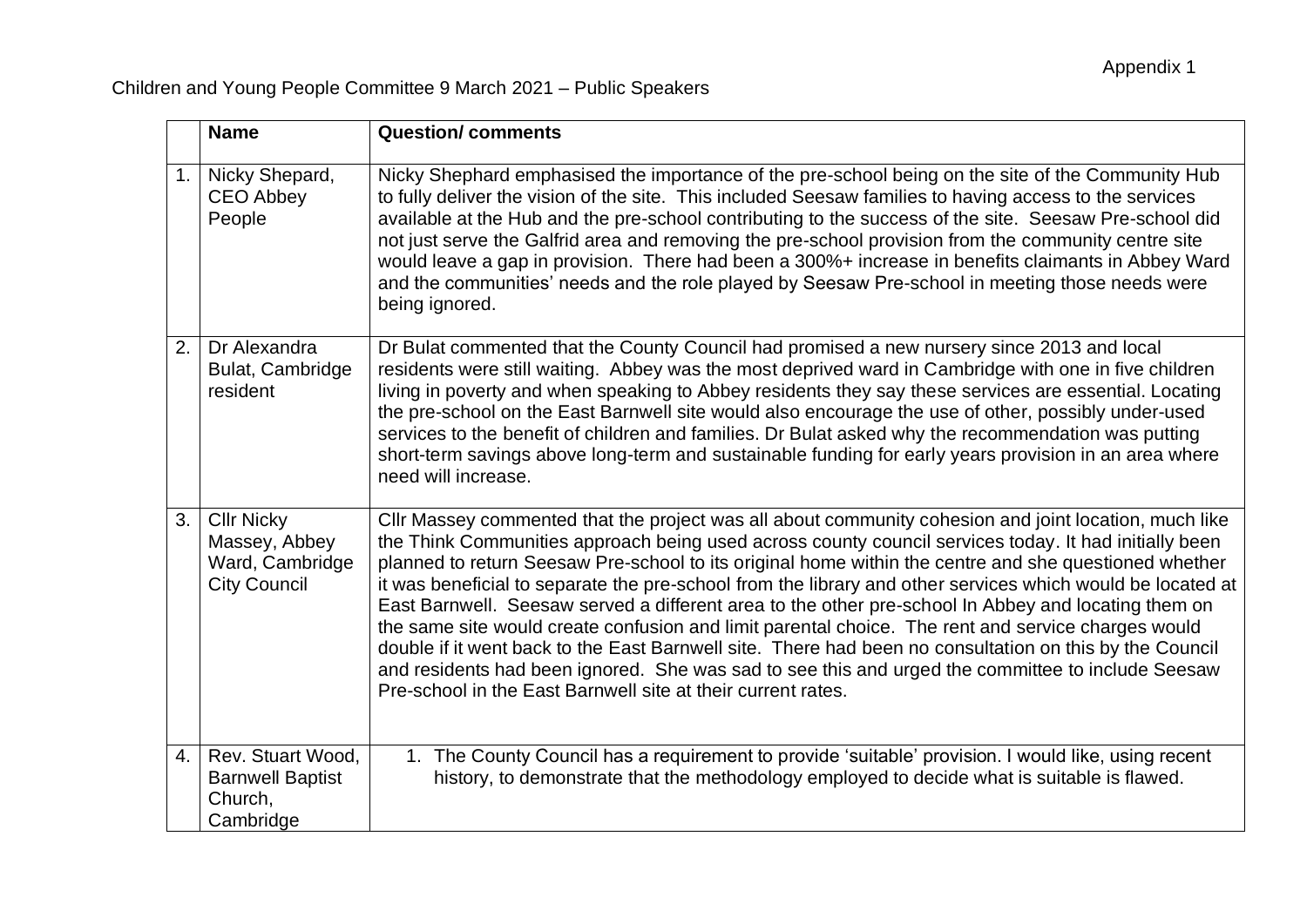| <b>Name</b> | <b>Question/comments</b>                                                                                                                                                                                                                                                                                                                                                                                                                                                                                                                                                                                                                                                                                           |
|-------------|--------------------------------------------------------------------------------------------------------------------------------------------------------------------------------------------------------------------------------------------------------------------------------------------------------------------------------------------------------------------------------------------------------------------------------------------------------------------------------------------------------------------------------------------------------------------------------------------------------------------------------------------------------------------------------------------------------------------|
|             | 2. I would like to report that in a recent conversation with a Council Officer, I was advised that<br>"virtually all, if not all" early years settings in the County have a 'less than best' rent arrangement.<br>To therefore use this as leverage to keep SeeSaw on the current site, is a flawed argument.<br>3. I would also like to point out that SeeSaw Pre-School is being prejudiced because of the hard<br>work of Staff, Trustees and parents in making the move not have an impact.<br>4. I would finally like to point out that in two meetings we had with Council Officers, one of the<br>issues raised and acknowledged to us in those meetings has not been taken into account in this<br>report. |
|             | [Received a written response]                                                                                                                                                                                                                                                                                                                                                                                                                                                                                                                                                                                                                                                                                      |

# **Non-agenda item**

|                | <b>Name</b>                       | <b>Question/comments</b>                                                                                                                                                                                                                                                                                                                                                                                            |
|----------------|-----------------------------------|---------------------------------------------------------------------------------------------------------------------------------------------------------------------------------------------------------------------------------------------------------------------------------------------------------------------------------------------------------------------------------------------------------------------|
| $\mathbf{1}$ . | James Boyle, St<br>Neots resident | A proposal to build a new Secondary School in St Neots was approved by the DfE in 2017<br>(Free School Wave 12). The proposal was put 'on pause' in December 2017 to allow time<br>for critical issues to be resolved at the two existing secondary schools in St Neots. The two<br>schools (Ernulf Academy and Longsands Academy) were subsequently transferred to a<br>new Multi Academy Trust in September 2018. |
|                |                                   | Contrary to some reports, the St Neots Free School project was not cancelled and has<br>remained 'on pause' at the pre-opening stage. The DfE have recently indicated to me that<br>they are now "reviewing basic need in the planning area for the proposed St Neots<br>Academy and are continuing to work closely with the proposer group, Advantage Schools,<br>to consider options."                            |
|                |                                   | My concern is that the CCC is not engaged with this proposal and indeed seems<br>determined to pursue its own preferred option of expanding capacity at the existing schools<br>even though there is no obvious source of funds for this expansion. The recent feasibility<br>study into expanding secondary school provision in St Neots only looked at the CCC's<br>preferred option.                             |